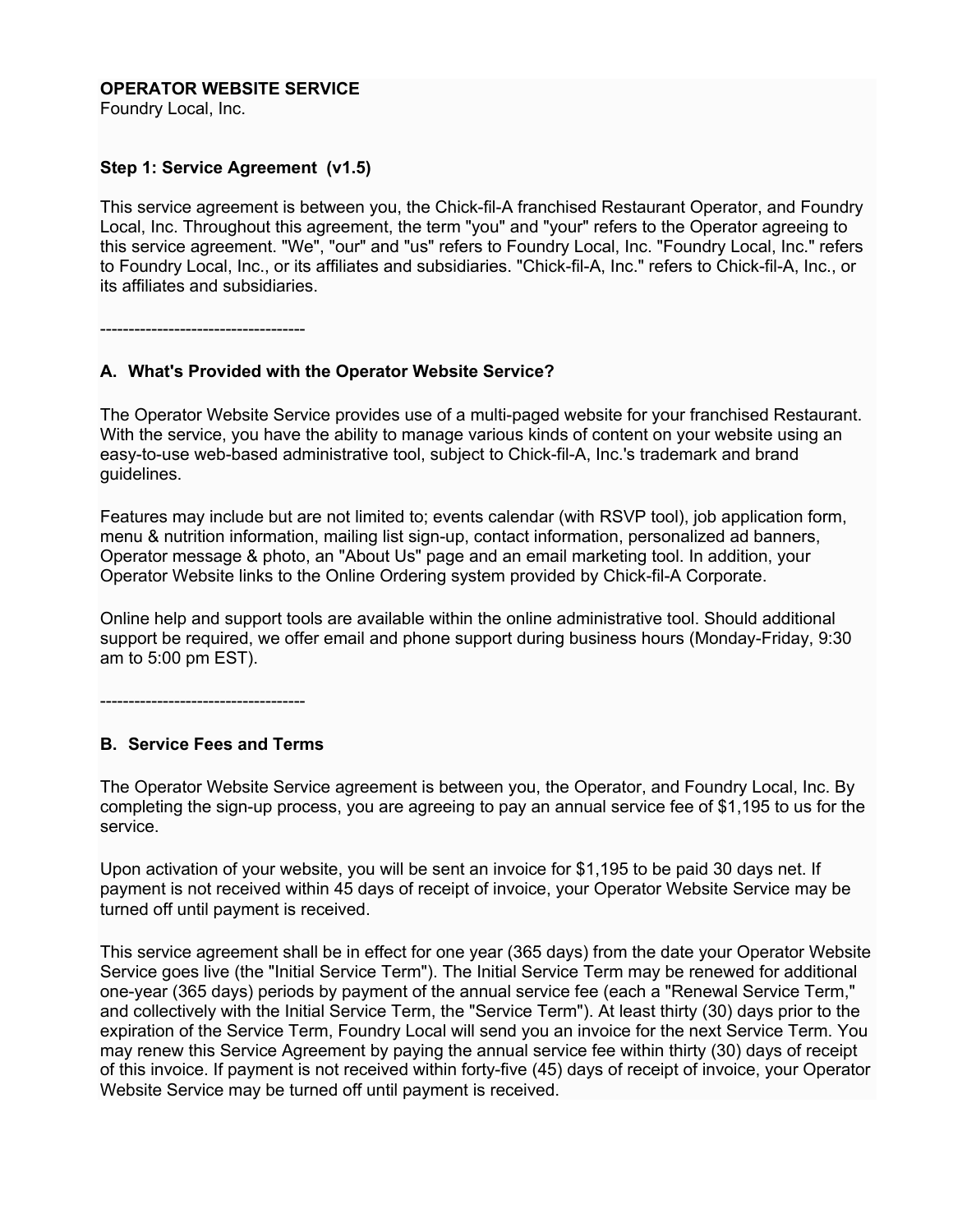If you relocate and establish a new franchised Chick-fil-A Restaurant business, your Operator Website Service goes with you. We will turn off the site for your previous franchised Restaurant and launch a new one for your new franchised Restaurant. There is no fee for such a transfer.

Should your Operator Agreement terminate, or you choose to no longer have the Operator Website Service before your one-year service has expired, we will simply turn off your service. In such situations, no portion of your service fee will be refunded.

We reserve the right to make changes in the future to the amount of the Operator Website Service fee. You will be notified at least 30 days in advance of any such change.

------------------------------------

# **C. Proprietary Rights**

The content and features in your Operator Website Service are only available as long as you maintain an active service agreement and you are an authorized Chick-fil-A Operator. In the event that you leave the Chick-fil-A system or cancel or do not renew your service agreement, you will no longer have access to any content or features that were offered under the service. We recommend that you maintain backup copies of customer data and any unique text or photos that you choose to post on your website.

We own all legal right, title and interest in the Operator Website Service and technology platform, including any associated intellectual property. This includes all code, designs, concepts, functionality, features and ideas associated with the service and platform. Reproducing or reselling the Operator Website Service and/or technology for any purposes is prohibited. Reverse engineering, copying, disassembling, or otherwise attempting to derive the source code of the platform's software is also prohibited.

All Chick-fil-A marks and other intellectual property featured or displayed through the Operator Website Service are and remain the property of CFA Properties, Inc. Your use and display of Chick-fil-A marks and other intellectual property are subject to the license and other terms contained in your Operator Agreement with Chick-fil-A, Inc.

We reserve the right to offer a similar service to any company or individual.

------------------------------------

# **D. Technology Maintenance**

The application and its supporting servers may occasionally require maintenance, bug fixes or enhanced functionality updates. Temporary downtime may be required during such updates. We will make every reasonable effort to have any planned maintenance downtime occur during non-business hours. You will receive reasonable advance notification of any substantial scheduled downtimes.

We are not responsible for any unforeseen negative consequences arising from the Operator Website Service experiencing technical issues or being temporarily offline.

------------------------------------

**E. Your Passwords and Account Security**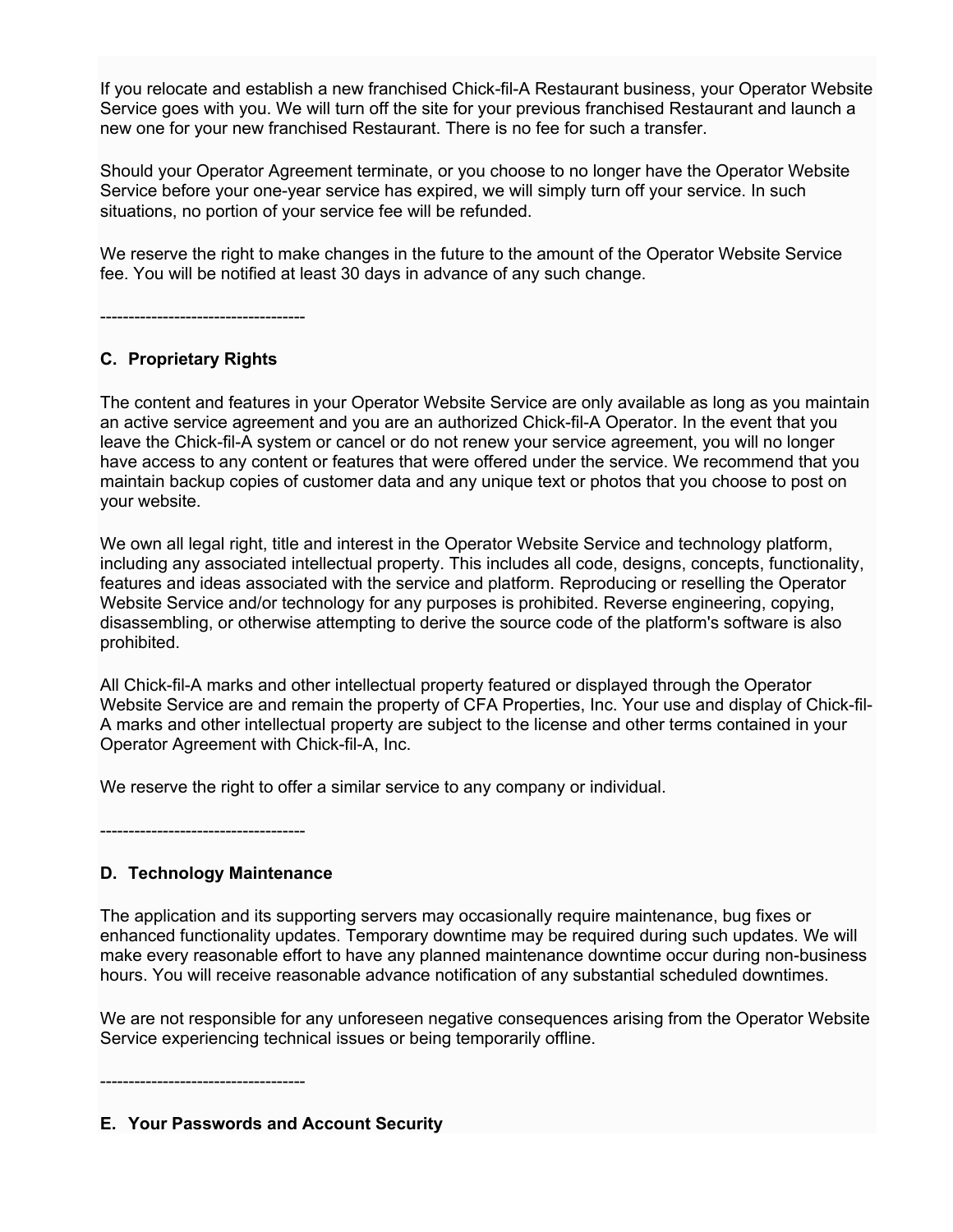You are responsible for maintaining the confidentiality of passwords associated with your Operator Website Service's administrative functionality. **Y**ou will be solely responsible for all management activities that occur from your administrative account.

------------------------------------

## **F. Content Management**

It is your responsibility to ensure that the content within your Operator Website or in communications sent using the email marketing tool are kept up to date.

You agree that you are solely responsible for any edited, original or customizable content that you upload, its accuracy, or for the consequences of uploading it. Neither Foundry Local, Inc. nor Chick-fil-A, Inc. are responsible for edited, original or customizable text content, ad banners, or images you upload to your Operator Website. This includes but is not limited to event information, offers or promotions, menu, nutrition data, and location information. It also applies to content contained in any email that you send using the Operator Website Service.

We reserve the right to refuse or remove any content uploaded by an Operator that is in violation of Chick-fil-A's trademark or brand guidelines or your obligations under your Operator Agreement with Chick-fil-A, Inc. We reserve the right to turn-off your Operator Website Service without any refund of any portion of the service fee upon violation of Chick-fil-A's trademark or brand guidelines or your obligations under your Operator Agreement with Chick-fil-A, Inc.

The Operator Website Service may not be used for any unlawful, infringing, defamatory or fraudulent purposes.

------------------------------------

# **G. Customer Data**

You must agree to abide by Chick-fil-A, Inc.'s then-current model Privacy Policy and Legal Notice for Operator's use; provided, however, neither Foundry Local, Inc. nor Chick-fil-A, Inc. have any responsibility to determine whether the Privacy Policy and Legal Notice are sufficient to protect you. You should consult with your attorney, if you deem it advisable, to make sure that the model Privacy Policy and Legal Notice are sufficient for your intended use.

Customer data collected through your mailing list sign-up form must be used responsibly and in accordance with the then current Chick-fil-A corporate and brand guidelines. When an individual chooses to unsubscribe from your mailing list and we receive a notice of same, we will remove their information from your Operator Website Service customer database. In the event that you download your customer database list for any use outside of the email marketing tool, it is your responsibility to ensure that you have downloaded an updated customer data list prior to any intended use thereof.

Neither Foundry Local, Inc. nor Chick-fil-A, Inc. are responsible for the customized content in any emails sent by you or your Restaurant or for how customer data captured through the Operator Website Service is used outside of the service.

------------------------------------

### **H. Liability Limitations**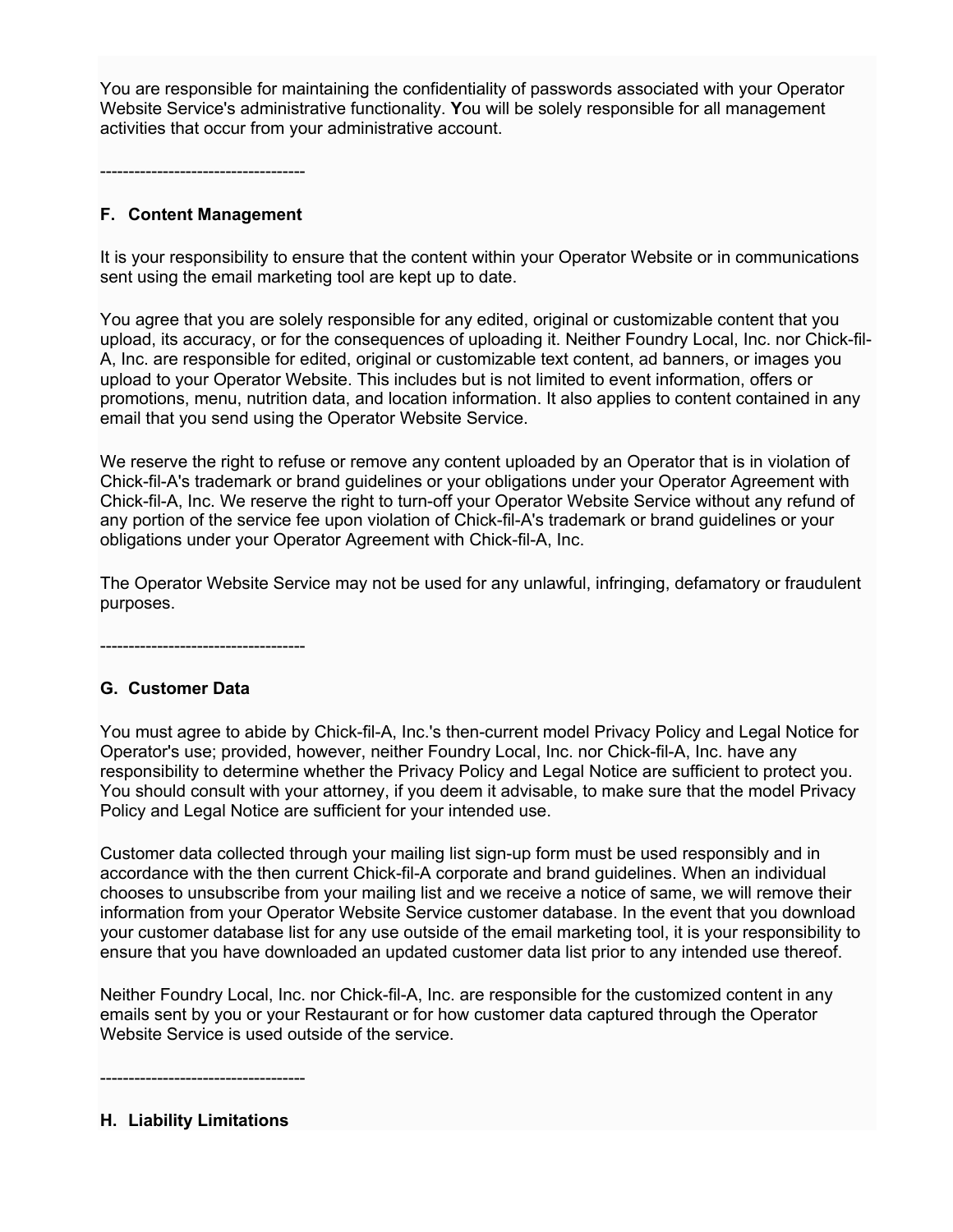Neither Foundry Local, Inc. nor Chick-fil-A, Inc. are liable for any loss or damage that may be incurred by you as the result of your use of the Operator Website Service, your online behavior or actual privacy policies. Likewise, such parties are not liable for or any loss, unauthorized use, deletion or corruption of text content, offers, ads, photos or customer data.

Neither Foundry Local, Inc. nor Chick-fil-A, Inc. make any guarantees or warranties regarding the marketing success of the Operator Website Service.

------------------------------------

#### I. **Miscellaneous**

We are often innovating the Operator Website Service in order to provide the best possible end user experience. The form and nature of the service that we provide will not be substantially degraded; provided, however changes may be made from time to time with prior reasonable advance notice to you.

The Operator Websites Service has been built to be compatible with the most widely used web browsers on the PC and Macintosh platforms.

This service agreement does not currently include any of the following:

- Custom design work
- Custom photography
- Web pages outside of the current configuration of the platform
- Redirection of your purchased domain names
- Promotion of your website
- Email mailboxes
- Search engine optimization

### **Step 2: Brand Guidelines**

With regard to using Chick-fil-A brand imagery and assets, you agree to:

- Follow all standards and guidelines in the current Graphics & Logos Standard Manual (found on @CFA).
- Use only approved food (full color) and cow images. Approved images can be found on Studio.
- Use only approved cow sayings (as approved in advance by the Chick-fil-A, Inc. marketing department)
- Any custom created graphics, images, renderings, taglines, etc. must be approved in advance by corporate marketing.
- Any images that show or involve people must have signed consent forms from each person before they are posted on a website. Suggested consent forms can be found on @CFA.
- All content must adhere to Chick-fil-A's "Commitment to Hospitality" standard.
- All content, online behavior and actual Privacy Policies must comply with Chick-fil-A's then current Legal Notice and Privacy Policy as adopted by the Operator.